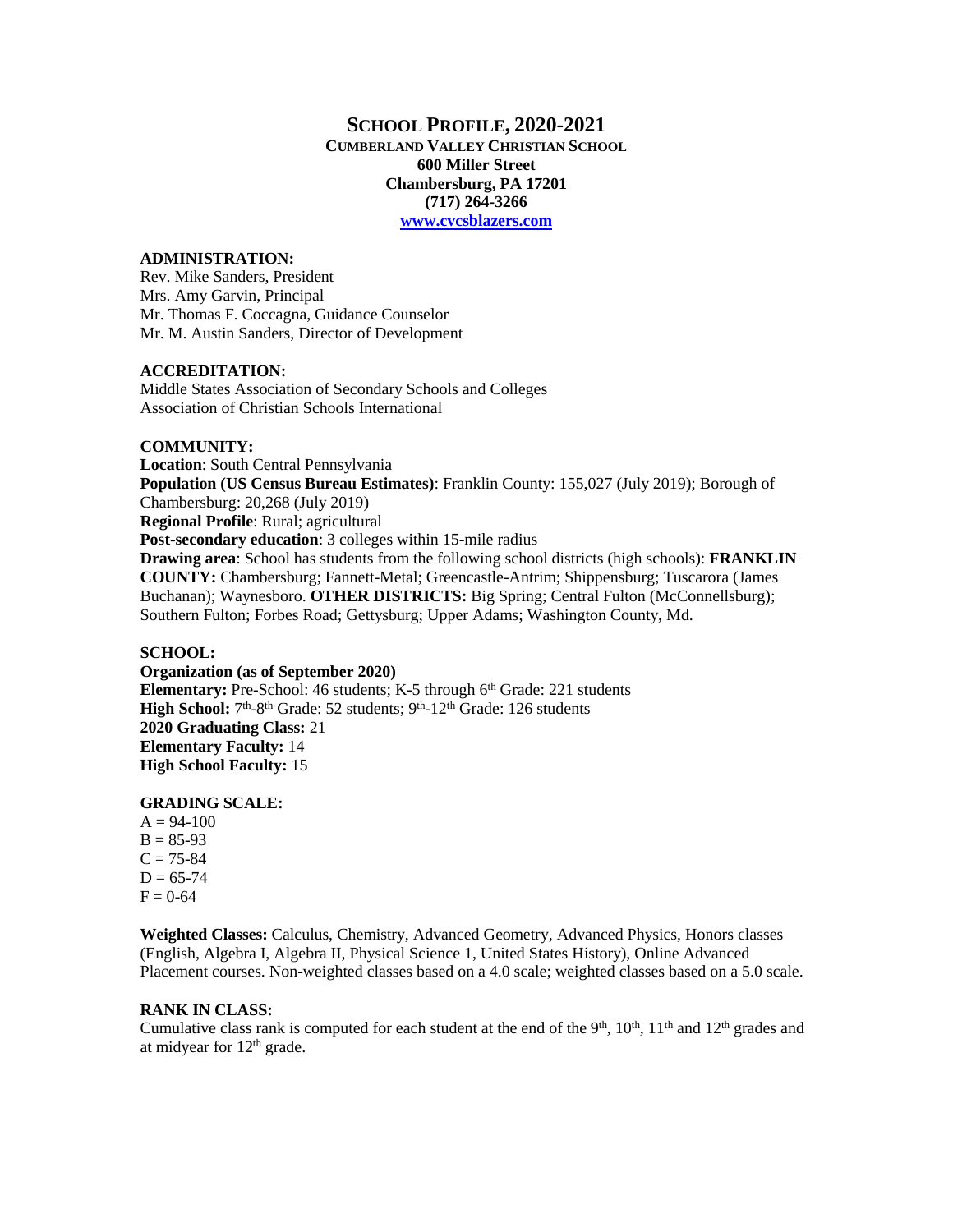## **ADVANCED SCHOOLING:**

• See charts below

## **STANDARDIZED TESTS:**

**SAT (Last 7 test dates) Critical Reading/Writing** – 556 average. **Math** – 562 average **Composite** – 1118 average **ACT** (few students have taken the test; all have scored in the "college ready" range)

## **SCHOOL YEAR:**

The school year is divided into four marking periods, each consisting of 45 days.

## **SCHOOL DAY:**

Begins: 8:20, first-period class Ends: 3:05, final dismissal Length of class periods: 40 minutes

## **GRADUATION REQUIREMENTS:**

**Minimum of 23.5 credits for graduation – grades 9-12**

Students generally take the following:

- 4 credits of Bible
- $\bullet$  4 credits of English
- 4 credits of Mathematics
- 4 credits of Science
- 4 credits of Social Studies
- 2 credits of Art & Humanities
- 2 credits of Computer Science
- 2 credits of Foreign Language
- 1 credit of Physical Education & Health

## **ATTENDANCE REQUIREMENTS:**

From the school handbook: "The maximum limit of absences is 27 days per year. It is highly questionable whether a student who is absent more than the above number of days can achieve the goals set forth by the total instructional program."

## **VARSITY SPORTS:**

- Male: 4 (Soccer, Basketball, Baseball, Cross Country)
- Female: 4 (Volleyball, Basketball, Soccer, Cross Country)
- $\bullet$  Co-Ed: 1 (Golf)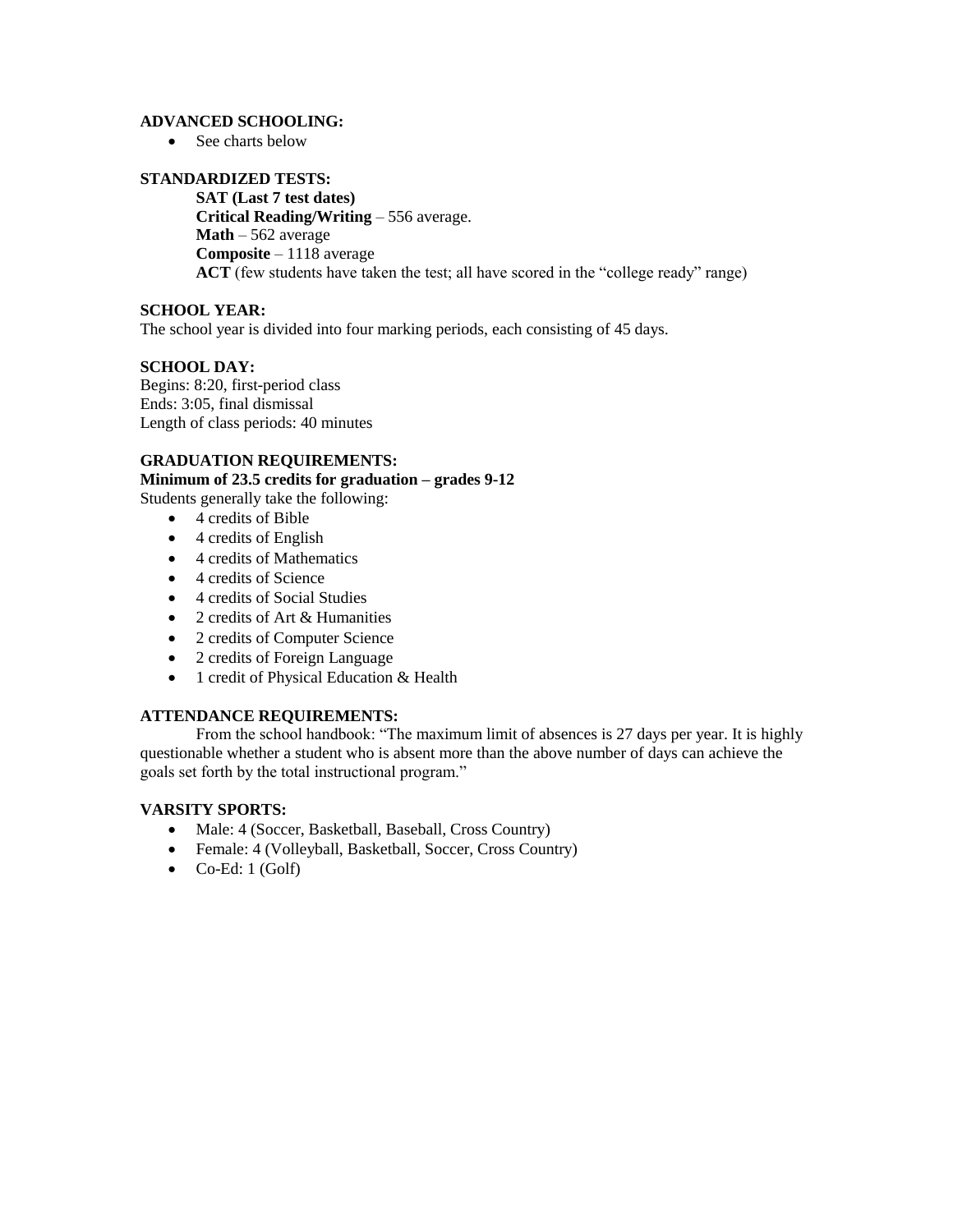### **CALCULATION OF GPA**

GPA includes all numeric graded courses and is weighted.

Honors Courses [Calculus, Chemistry, Honors U.S. History, Honors (College) English, Advanced Geometry, Advanced Physics, Honors Algebra II, Honors Algebra I, and Honors Physical Science] and Advanced Placement courses (online through VLN) are weighted on a 5.0 scale to determine class rank, Valedictorian and Salutatorian status.

Weighted courses are calculated on a 5.0 scale (add 1.0 to the grade point value for the grade received). For instance, a student who receives a 99 or 100 in a weighted class would receive a grade point value of 5.0  $(4.0 + 1.0)$ . A student who receives an 88 in a weighted class would receive a grade point value of 4.2 (3.2)  $+ 1.0$ ).

| Grade  |                       | <b>Grade Point Value</b> |
|--------|-----------------------|--------------------------|
| 99-100 | $(A+)$ ; Superior)    | 4.0                      |
| 96-98  | (A; Excellent)        | 3.8                      |
| 94-95  | (A-; Well Done)       | 3.6                      |
| 91-93  | $(B+;$ Above Average) | 3.4                      |
| 88-90  | (B; Above Average)    | 3.2                      |
| 85-87  | (B-; Above Average)   | 2.9                      |
| 81-84  | $(C^+;$ Average)      | 2.5                      |
| 78-80  | (C; Average)          | 2.1                      |
| 75-77  | $(C$ -; Average)      | 1.8                      |
| 71-74  | (D+; Below Average)   | 1.5                      |
| 68-70  | (D; Below Average)    | 1.25                     |
| 65-67  | (D-; Below Average)   | 1.0                      |
|        | Below 65 (F; Failed)  | 0.0                      |

GPA is calculated by Renweb and is included on the student transcript.

To determine GPA manually:

- 1) Multiply the Grade Point Value for each course by the number of credits for the course. For instance, a grade of 98 in a one-credit course would have a value of 3.8, and a grade of 98 in a course that is worth .2 credits would have a value of 0.76.
- 2) Add the credit values together.
- 3) Divide the total credit value by the total number of credits earned.

Example: A student has grades of 99, 98, 95, 94, 88, 80, and 85 in full-credit subjects and 100 and 96 in partial-credit (.2 credits each) subjects. The point values for the one-credit courses would be 4.0, 3.8, 3.6, 3.6, 3.2, 2.1 and 2.9. The point values for the .2-credit courses would be 0.8 and 0.76. Add the grade point values to get 24.76. Divide 24.76 by the 7.4 credits earned to get a GPA of 3.35.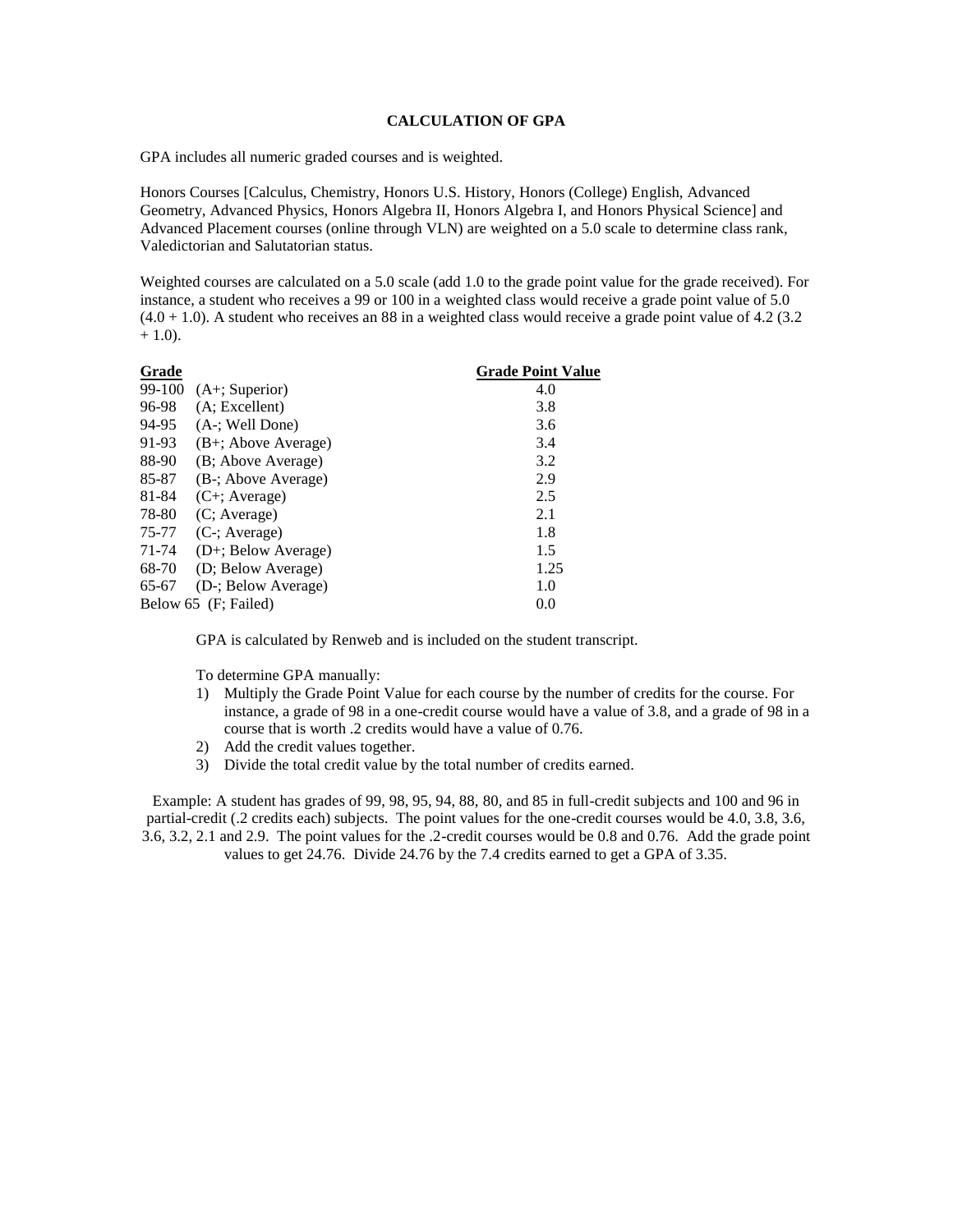A total of 21 students graduated from Cumberland Valley Christian School on May 29, 2020 (graduation ceremony was held on June 19). In August 2020, reports regarding college admission were as follows:

|                                                     | <b>Number</b>           | Percent |
|-----------------------------------------------------|-------------------------|---------|
| 4-Year Colleges and Universities                    | 15                      | 71.4%   |
| Junior/Community Colleges                           |                         | 4.7%    |
| <b>Business/Technical Schools</b>                   | 0                       | 0%      |
| <b>Total Attending Post-Secondary Education</b>     | 16                      | 76.2%   |
| <b>United States Military Service</b>               | $\mathbf{\Omega}$       | 0%      |
| Undecided                                           | $\mathbf{\Omega}$       | 0%      |
| Service Organization                                | $\mathbf{\Omega}$       | 0%      |
| <b>Employment in Local Businesses</b>               | $\overline{\mathbf{5}}$ | 6.8%    |
| <b>International Students Returned</b>              | $\mathbf{\Omega}$       | $0\%$   |
| <b>Total Not Attending Post-Secondary Education</b> |                         | 23.8%   |
| <b>TOTALS</b>                                       | 21                      | 100%    |

# **2-4 YEAR COLLEGES AND UNIVERSITIES**

| <b>State and State-Related in Pennsylvania</b>  |   |
|-------------------------------------------------|---|
| Penn State University                           |   |
| Shippensburg University                         |   |
| Private 4-Year in Pennsylvania                  |   |
| Elizabethtown College                           |   |
| Lancaster Bible College                         |   |
| <b>Messiah University</b>                       | 3 |
| Mt. Aloysius College                            |   |
| <b>Private and Public 4-Year outside of Pa.</b> |   |
| LeTourneau University (Texas)                   |   |
| Liberty University (VA)                         |   |
| Trevecca Nazarene University (TN)               |   |
| University of Wisconsin-Madison                 |   |
|                                                 |   |

# **Two-Year or Community Colleges**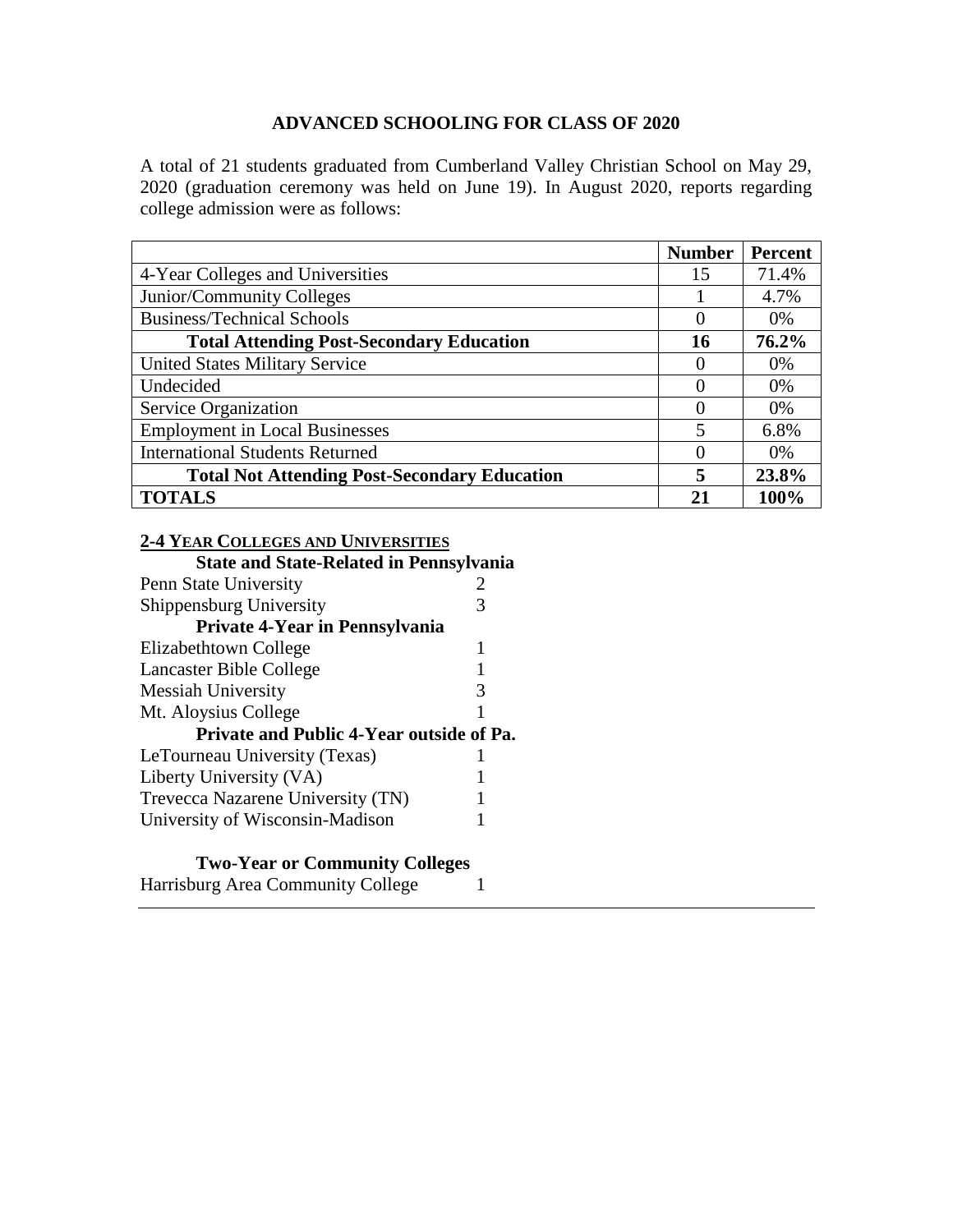A total of 29 students graduated from Cumberland Valley Christian School on May 31, 2019. In August 2019, reports regarding college admission were as follows:

|                                                     | <b>Number</b>               | <b>Percent</b> |
|-----------------------------------------------------|-----------------------------|----------------|
| 4-Year Colleges and Universities                    |                             | 72.5%          |
| Junior/Community Colleges                           |                             | 10.3%          |
| <b>Business/Technical Schools</b>                   |                             | $0\%$          |
| <b>Total Attending Post-Secondary Education</b>     |                             | 82.8%          |
| <b>United States Military Service</b>               | 2                           | 6.8%           |
| Undecided                                           | $\mathbf{\Omega}$           | 0%             |
| Service Organization                                | $\mathcal{O}$               | $0\%$          |
| <b>Employment in Local Businesses</b>               | $\mathcal{D}_{\mathcal{A}}$ | 6.8%           |
| <b>International Students Returned</b>              |                             | 3.4%           |
| <b>Total Not Attending Post-Secondary Education</b> |                             | 17.2%          |
| <b>TOTALS</b>                                       | 29                          | 100%           |

|  |  | <b>2-4 YEAR COLLEGES AND UNIVERSITIES</b> |  |
|--|--|-------------------------------------------|--|
|--|--|-------------------------------------------|--|

| <b>State and State-Related in Pennsylvania</b> |   |
|------------------------------------------------|---|
| California University of Pa.                   |   |
| Penn State University                          | 5 |
| Shippensburg University                        | 3 |
| <b>Private 4-Year in Pennsylvania</b>          |   |
| Duquesne University                            | 1 |
| Geneva College                                 |   |
| Messiah College                                |   |
| Private and Public 4-Year outside of Pa.       |   |
| Liberty University (VA)                        |   |
| James Madison University (VA)                  |   |
| University of Illinois-Chicago                 |   |
| University of Arizona                          |   |
| Johnson & Wales University (RI)                |   |
| <b>Washington State University</b>             |   |
| CUNY-Brooklyn                                  |   |
| St. Cloud University (MN)                      | 1 |
| University of Liverpool, England               |   |
|                                                |   |
| <b>Two-Year or Community Colleges</b>          |   |
| <b>Hagerstown Community College</b>            | 2 |
| Shoreline Community College (WA)               | 1 |
|                                                |   |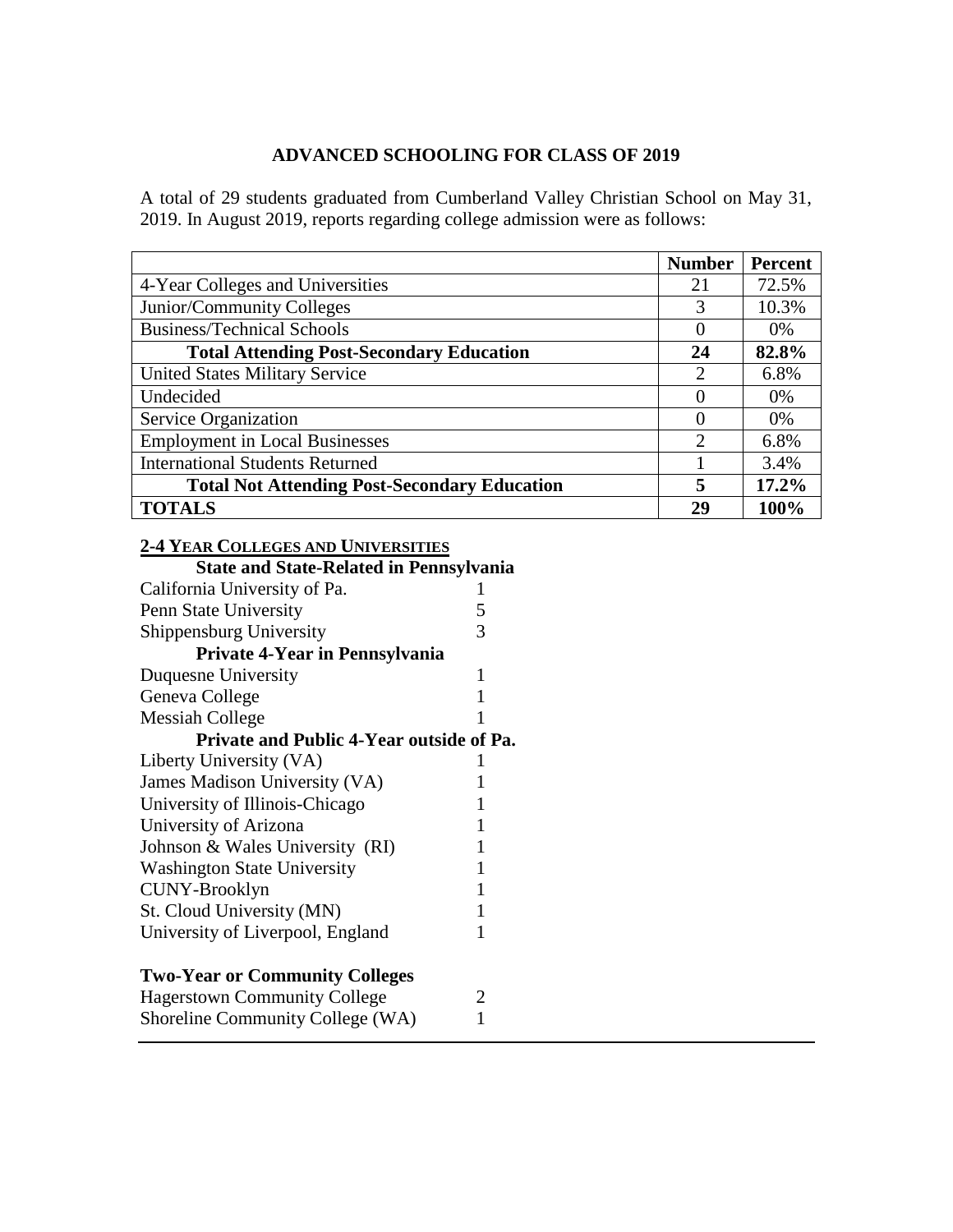A total of 24 students graduated from Cumberland Valley Christian School on June 1, 2018. In August 2018, reports regarding college admission were as follows:

|                                                     | <b>Number</b>  | <b>Percent</b> |
|-----------------------------------------------------|----------------|----------------|
| 4-Year Colleges and Universities                    | 18             | 75%            |
| Junior/Community Colleges                           | $\Omega$       | $0\%$          |
| Business/Technical Schools                          |                | 4.2%           |
| <b>Total Attending Post-Secondary Education</b>     | 19             | 79.2%          |
| United States Military Service                      |                | 4.2%           |
| Undecided                                           | $\Omega$       | $0\%$          |
| Service Organization                                |                | 4.2%           |
| <b>Employment in Local Businesses</b>               |                | 4.2%           |
| International Students Returned                     | $\overline{c}$ | 8.2%           |
| <b>Total Not Attending Post-Secondary Education</b> | 5              | 20.8%          |
| <b>TOTALS</b>                                       | 26             | 100%           |

| <b>2-4 YEAR COLLEGES AND UNIVERSITIES</b>      |  |  |
|------------------------------------------------|--|--|
| <b>State and State-Related in Pennsylvania</b> |  |  |
| Shippensburg University                        |  |  |
| Penn State University                          |  |  |
| <b>Slippery Rock University</b>                |  |  |
| Private 4-Year in Pennsylvania                 |  |  |
| Duquesne University                            |  |  |
| Geneva College                                 |  |  |
| Marywood University                            |  |  |
| Seton Hill University                          |  |  |
| Wilson College                                 |  |  |

### **Private and Public 4-Year outside of Pa.**

| Liberty University (Va.)               |   |
|----------------------------------------|---|
| North Seattle College (Wash.)          |   |
| Regent University (Va.)                |   |
| Tulane University (La.)                | 1 |
| Arizona State University               | 1 |
| University of Liverpool, England       |   |
| <b>Two-Year or Community Colleges</b>  |   |
| Northcentral Technical College (Wisc.) |   |

## **ADVANCED SCHOOLING FOR CLASS OF 2017**

A total of 26 students graduated from Cumberland Valley Christian School on June 2, 2017. In August 2017, reports regarding college admission were as follows:

|                                                     | <b>Number</b>  | Percent  |
|-----------------------------------------------------|----------------|----------|
| 4-Year Colleges and Universities                    | 17             | 65.3%    |
| Junior/Community Colleges                           |                | 3.8%     |
| <b>Business/Technical Schools</b>                   | $\overline{c}$ | 7.8%     |
| <b>Total Attending Post-Secondary Education</b>     | 20             | 76.9%    |
| United States Military Service                      | 0              | $0\%$    |
| Undecided                                           | 0              | $0\%$    |
| Service Organization                                |                | 3.8%     |
| <b>Employment in Local Businesses</b>               | 3              | 11.5%    |
| International Students Returned                     | 2              | 7.8%     |
| <b>Total Not Attending Post-Secondary Education</b> | 6              | $23.1\%$ |
| <b>TOTALS</b>                                       | 26             | 100%     |

| <b>2-4 YEAR COLLEGES AND UNIVERSITIES</b> |  |
|-------------------------------------------|--|
|-------------------------------------------|--|

| <b>State and State-Related in Pennsylvania</b> |  |
|------------------------------------------------|--|
| Shippensburg University                        |  |
| Penn State University                          |  |
| East Stroudsburg University                    |  |
| Kutztown University                            |  |
| Private 4-Year in Pennsylvania                 |  |
| Wilson College                                 |  |
| Summit University                              |  |

| Private and Public 4-Year outside of Pa.                                       |  |
|--------------------------------------------------------------------------------|--|
| Mt. Vernon Nazarene (Ohio)                                                     |  |
| Los Angeles City College, CA                                                   |  |
| <b>Two-Year or Community Colleges</b><br>Harrisburg Area Community College, PA |  |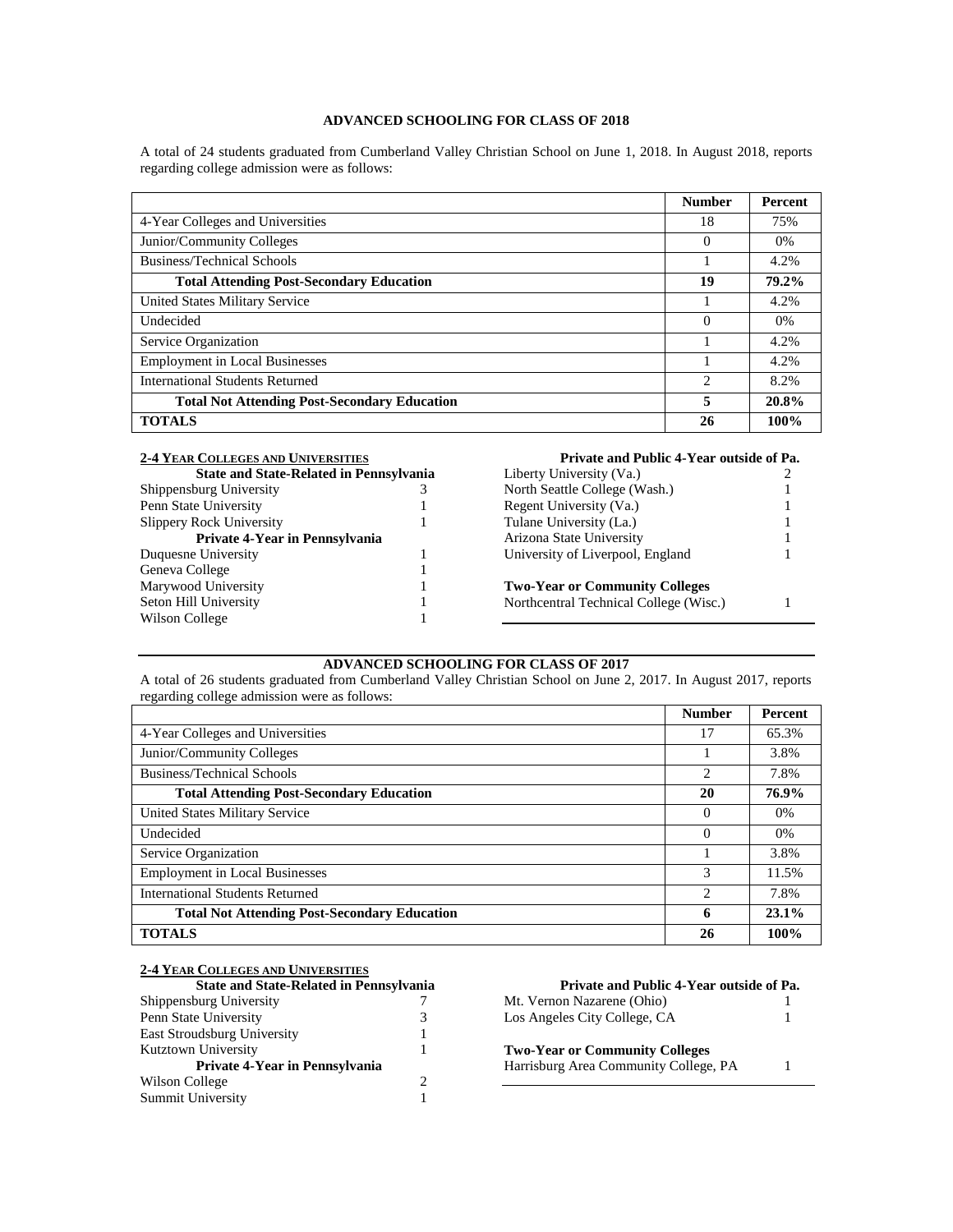A total of 23 students graduated from Cumberland Valley Christian School on June 3, 2016. In August 2016, reports regarding college admission were as follows:

|                                                     | <b>Number</b>  | Percent    |
|-----------------------------------------------------|----------------|------------|
| 4-Year Colleges and Universities                    | 11             | 48%        |
| Junior/Community Colleges                           | $\overline{c}$ | 9%         |
| Business/Technical Schools                          | 3              | 13%        |
| <b>Total Attending Post-Secondary Education</b>     | 16             | <b>70%</b> |
| United States Military Service                      | $\Omega$       | $0\%$      |
| Undecided                                           |                | 4%         |
| <b>Christian Service Organization</b>               | $\Omega$       | $0\%$      |
| <b>Employment in Local Businesses</b>               | 6              | 26%        |
| International Students Returned                     | $\Omega$       | $0\%$      |
| <b>Total Not Attending Post-Secondary Education</b> | 7              | 30%        |
| <b>TOTALS</b>                                       | 23             | 100%       |

| <b>2-4 YEAR COLLEGES AND UNIVERSITIES</b>      |   | Private and Public 4-Year outside of Pa. |  |
|------------------------------------------------|---|------------------------------------------|--|
| <b>State and State-Related in Pennsylvania</b> |   | Davis College (N.Y.)                     |  |
| Shippensburg University                        |   | Huntington University (Ind.)             |  |
| <b>Bloomsburg University</b>                   |   | Delaware College of Art & Design (Del.)  |  |
| Private 4-Year in Pennsylvania                 |   |                                          |  |
| Messiah College                                | 2 |                                          |  |
| Geneva College                                 |   | <b>Two-Year or Community Colleges</b>    |  |
| Cairn University                               |   | Harrisburg Area Community College, PA    |  |
|                                                |   |                                          |  |
|                                                |   |                                          |  |

## **ADVANCED SCHOOLING FOR CLASS OF 2015**

A total of 22 students graduated from Cumberland Valley Christian School on May 29, 2015. In August 2015, reports regarding college admission were as follows:

|                                                     | <b>Number</b> | Percent |
|-----------------------------------------------------|---------------|---------|
| 4-Year Colleges and Universities                    | 12            | 55%     |
| Junior/Community Colleges                           | 0             | $0\%$   |
| <b>Business/Technical Schools</b>                   | 2             | 9%      |
| <b>Total Attending Post-Secondary Education</b>     | 14            | 64%     |
| United States Military Service                      | 2             | 9%      |
| Undecided                                           | 5             | 23%     |
| Christian Service Organization                      |               | 5%      |
| <b>Employment in Local Businesses</b>               | $\Omega$      | $0\%$   |
| International Students Returned                     | $\Omega$      | $0\%$   |
| <b>Total Not Attending Post-Secondary Education</b> | 8             | 36%     |
| <b>TOTALS</b>                                       | 22            | 100%    |

## **2-4 YEAR COLLEGES AND UNIVERSITIES**

|                                                |  | University of Valley Forge               |  |
|------------------------------------------------|--|------------------------------------------|--|
| <b>State and State-Related in Pennsylvania</b> |  | Geneva College                           |  |
| Shippensburg University                        |  | Lancaster Bible College                  |  |
| Penn State University                          |  |                                          |  |
|                                                |  | Private and Public 4-Year outside of Pa. |  |
| Private 4-Year in Pennsylvania                 |  | Kansas State University                  |  |
| Messiah College                                |  | Oklahoma State University                |  |